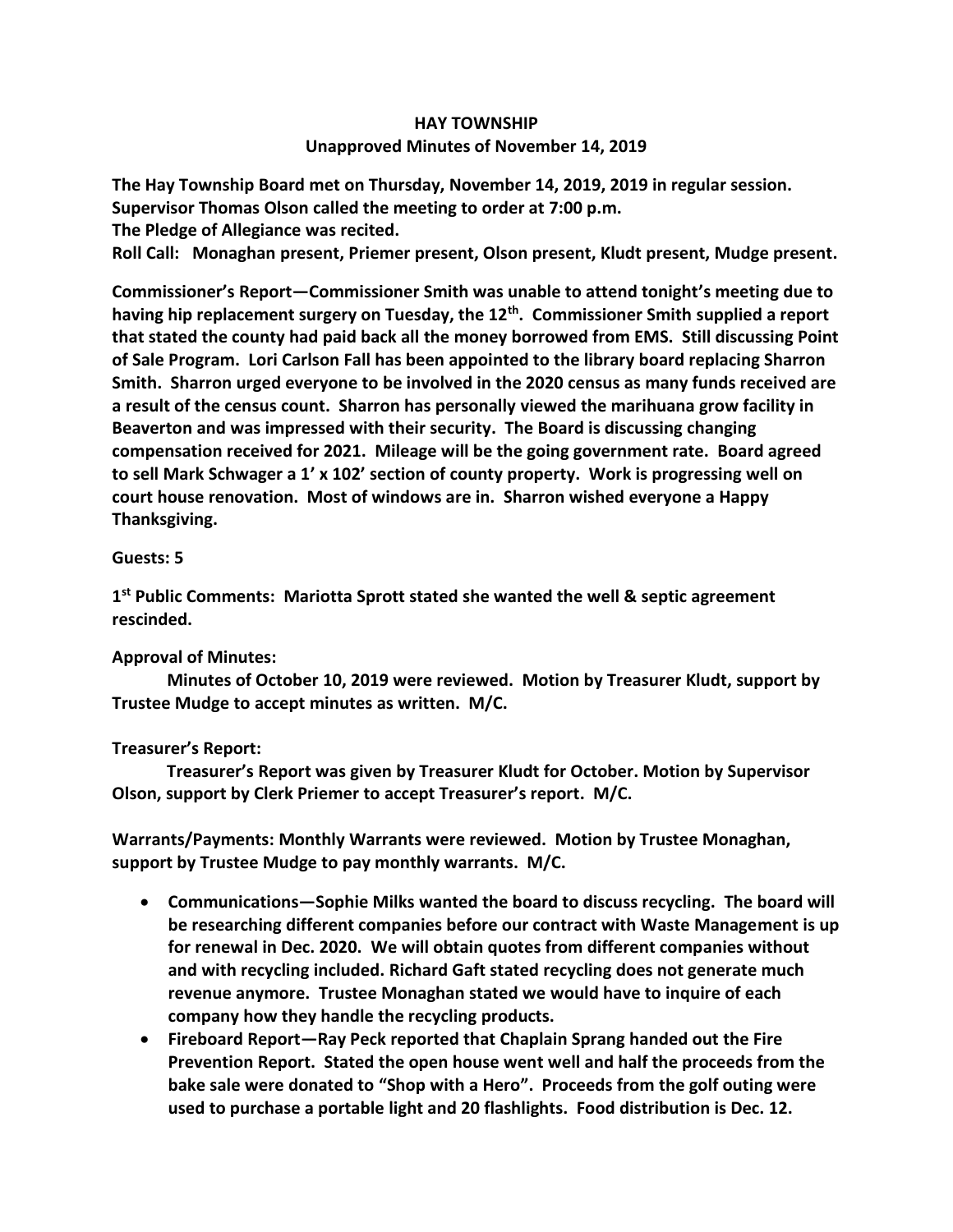**Shop with a Hero is Dec. 12. Each child will receive a backpack with cookies, T-shirt and hat. January's meeting will be held on Jan. 7, 2020 due to a conflict. There were 14 fire runs from Sept. 29 to Oct. 25 with 2 in Hay Twp.**

• **Ordinance Report—Dave Kelly stated there was a new complaint at 2230 Whitney Beach. Reported as junk complaint but was actually a property line dispute. Problem resolved.** 

**Old complaint at 1432 Birma Trail for junk. No clean up was done, so additional citation was issued. Junk complaint at 2254 S. Wieman Rd. Property cleaned up. Junk complaint at 2398 Andy's Lane. Nothing much done. Default judgment entered by court. Additional citation issued. Blight on 1375 S. M-30. Court tomorrow on citation issued. Owner has begun installing fence. Intends to build shed at same location in the spring/summer.** 

- **Liquor Inspection Report: Both businesses were checked and found to be in compliance.**
- **Old Business—Four Lakes Task Force Update—Trustee Mudge stated their board met on Nov. 13, 2019 to go over the status of the project. Acquisition of dams is still in negotiations, the terms and conditions have generally been accepted, the final terms and conditions and a final contract should be forthcoming by January of 2020 as planned.**

**Project timeline anticipates interim financing around February 2020 to assist with the acquisition of the dams and the delegated authority will be coming to the board of commissioners to request their pledge of full faith and credit on the interim financing. Four Lakes Task Force and county representatives from Midland and Gladwin have met with Dickinson-Wright who will serve as bond counsel for the project and Bendzinski who will serve as municipal financial advisor.**

**Discussion regarding the assessments related to the project remain consistent with original estimates provided by Four Lakes Task Force. FLTF still believes assessments will fall between \$300-\$400.**

**Due to safety and concerns over winter operations of the Edenville dam, the Four Lakes Task Force has submitted an application for a permit to drawdown the lake to eight feet below the normal lake level.**

**FLTF wants to become a tax-exempt organization. As lake levels are lowered 8 inches at a time, zebra mussels must be removed and fish moved to deeper water. Anticipated drawdown is now Nov. 25th .** 

**Richard Gaft inquired as to how much property 4 Lakes will be purchasing around the dam. Richard has concerns about a fence. Discussion. Recreation area will be part of the purchase by 4 Lakes.** 

**Mariotta Sprott asked about waterfront assessment costs and deeded access assessment costs. Trustee Mudge also stated the FLTF is looking at a usage factor, i.e. Marinas should possibly pay more for assessment.**

**Tornado Siren—Supervisor Olson stated he has no new information on the status of the tornado siren.**